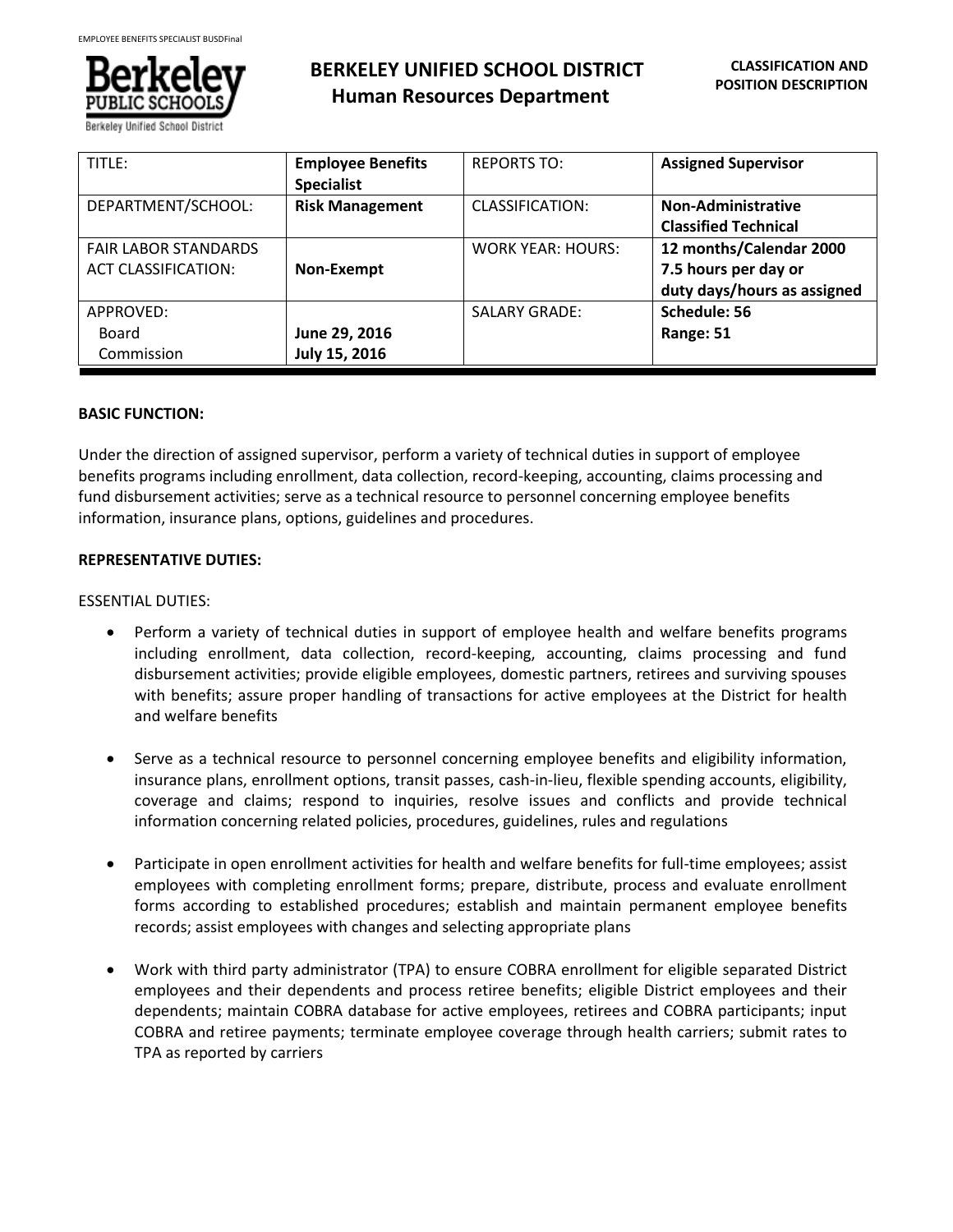- Troubleshoot and resolve employee issues and concerns regarding benefits; research information as necessary; prepare and distribute correspondence to employees, retirees and plan participants concerning employee benefit plans, policies, procedures and related information; provide employees with related informational materials; refer staff to outside resources as appropriate
- Input employee, enrollment, benefits and a variety of other data into an assigned computer system; maintain automated employee records and files; update the benefits module screens; generate computerized reports as requested; maintain accuracy of input and output data
- Process personnel requisitions spreadsheets according to established procedures; enter data related to new hires, leaves of absence, COBRA and other pertinent data
- Compile information and prepare and maintain a variety of records and reports related to employee benefits information, rates, retirements, terminations, insurance plans, contracts, payments, financial activity and assigned duties; establish and maintain filing systems; retrieve and respond to telephone calls and e-mails; reconcile health carrier bills; receive discrepancy reports and research and evaluate submitted payments
- Communicate with personnel, insurance providers, brokers and various other outside agencies to exchange information, coordinate activities and resolve issues or concerns
- Operate a variety of office equipment including a calculator, copier, fax machine, scanner, computer and assigned software
- Perform standard office activities including filing, printing transactions, photocopying, scanning faxing, and stamping and distributing mail; order office supplies as needed
- Participate in other activities including orientations, Medicare reimbursements to eligible retirees, completing court ordered documents and planning health fairs
- Attend various assigned meetings and conferences; participate on assigned committees; develop agendas

### OTHER DUTIES:

Perform related duties as assigned

#### **KNOWLEDGE AND ABILITIES:**

KNOWLEDGE OF: Methods, practices, terminology and procedures used in benefits administration Employee benefit packages and insurance programs Summary plan descriptions, vendor contracts and related forms Accounting practices, procedures and terminology Processing of various insurance claims Employee benefits enrollment practices and procedures Collective bargaining agreements and other related personnel procedures Basic budget practices and processes such as budget transfers Policies and objectives of assigned programs and activities Applicable laws, codes, regulations, policies and procedures